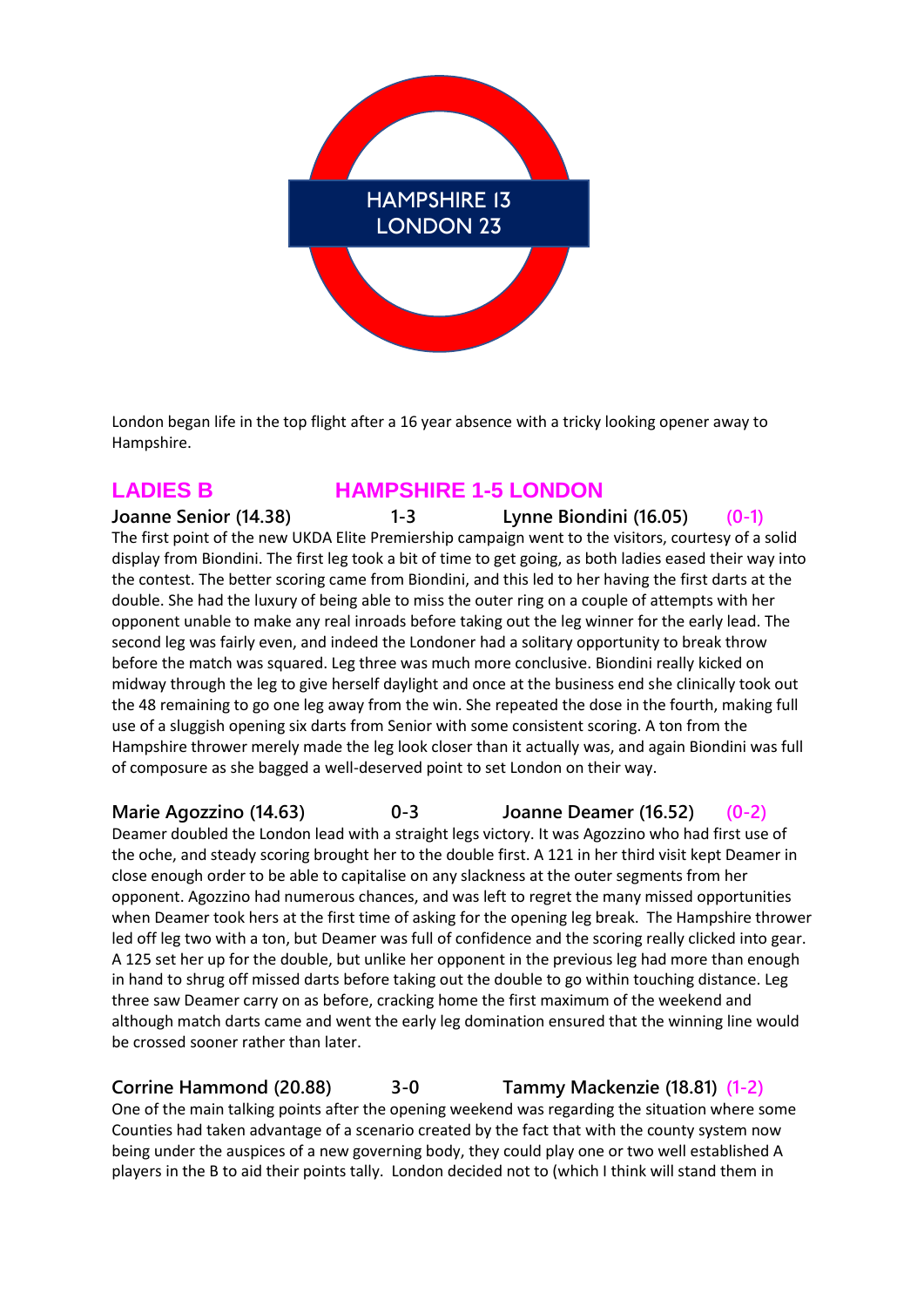good stead for the second round of matches) but their hosts exercised the option with Hammond playing here. The opening leg was a real nip and tuck affair. Mackenzie stayed with Hammond in the scoring stakes and deservedly created a chance to take the opener on throw, following two good visits to set up the potential out shot. Seven darts were missed, but Hammond wasn't fluent on the outer segments either before she found the dart needed to go ahead. Mackenzie started her quest to get the immediate break back in determined manner, firing in two successive tons in to start the leg. Hammond though was responding to the pressure, also producing the big scores and she was able to take out the leg winner to go two nil up. Mackenzie was soon behind to start the third, but fought back well to stay in touch, with scores of 85, 81 and 100 keeping her in with a shout of extending the contest. Hammond though was also maintaining the accuracy on the big trebles before eventually sealing the deal. Although Mackenzie lost in straight legs, the match was in fact far closer than the scoreline may otherwise suggest and a replication of this performance will soon see her raising her arms in a celebration of victory.

# **Susan Power (15.56) 1-3 Carly Townsend (18.56) (1-3)**

London then ended the session in fine fettle, taking the last three points available. Townsend got the ball rolling, claiming the match award in the process. It didn't take long for her to find the lipstick, smacking in a 140 on her second trip to the oche. A ton later on took her well clear in the leg, which she rounded off with the out shot to break throw. She continued the good work in the second, consistent scoring laid the platform and a 123 from her opponent had little impact before Townsend nailed the double to increase her lead. The scoring levels dropped off in leg three. A ton from the home thrower was followed by a poor score in response, and the deficit was halved. That proved to be a mere consolation. Townsend was in total control throughout the fourth leg, a 140 was immediately followed by a ton, and then a 120. Power was little more than a bystander as Townsend took out the leg to complete a fine 16 darter for the win to restore London's two point overall lead.

**Nikki Stevens (15.97) 2-3 Nikki Patten (15.32) (1-4)** The last two matches both went the full five leg duration. Having first use of the oche was never more apparent than in the penultimate match, each leg going with the head. The first leg was a lengthy affair, with both players struggling to establish any real rhythm in any department before Patten finally got herself off the mark. Leg two was much better, the scoring improved significantly but Patten couldn't quite force the opening and parity was restored. Leg three seemed initially to be a fairly routine hold of throw for the Londoner. Numerous chances to close out the leg came and went but Stevens was unable to nudge in front as the tension increased. In the end it was Patten who held her nerve best and regained the lead. Leg four was more clear cut, and Patten was then faced with a one leg shootout. Her "never say die" attitude is tailor made for situations like this, and on throw an early ton provided the impetus for the next three visits where she never came back with a score of less than sixty. Stevens was now chasing as Patten set herself up nicely for the clincher. A couple of chances were missed before Patten then took out the match winning dart to secure an important win and keep the momentum going.

#### **Dawn Simmonds (14.06) 2-3 Dee Belcher (14.06) (1-5)**

The session concluded with another nail biter. It was Belcher that held sway at the beginning of the contest, taking the first two legs. After some steady scoring to start the match, the double was proving to be elusive. However it was Belcher who took the chance, for an important break of throw. Leg two began at a brisk pace, with a 125 from Belcher's first three darts followed by a ton in response. The scoring remained fairly even and Simmonds once again created chances to potentially break back. The chances were squandered, and Belcher made her pay by taking out the double in brisk order to put herself in the box seat. Belcher began the third leg with a couple of below par visits which opened the door for her opposition. A couple of tons midway through reinforced the advantage which soon led to the deficit being halved. The fourth leg saw Belcher some way behind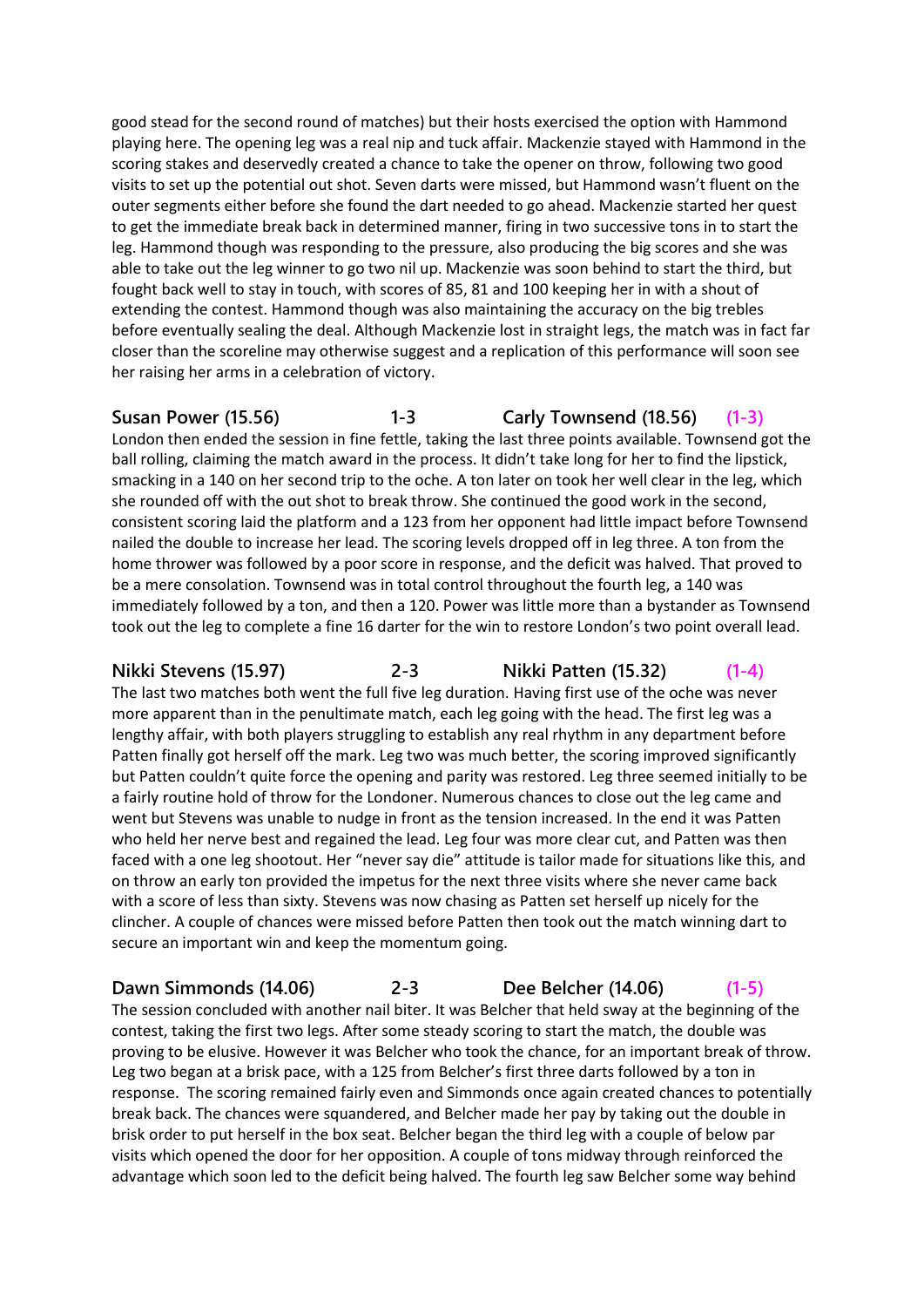at the start, and it looked like it was merely a matter of time before the match became all square with one to play. But as accurate as the Hampshire lady was on the big trebles, when it came to taking out the double she was like a boat which had escaped its moorings and began drifting in the nearby Solent. Belcher inched back into the leg and had a couple of chances there and then before a mightily relieved Simmonds found the double one after missing 16 previous attempts at the outer ring. It was set up for a grandstand finish, and that's exactly what we got. With throw, Simmonds held a narrow edge which enabled her at first pop for the double. An initial miss went unpunished, as Belcher set herself up for a potential out shot. Simmonds failed to find it again, and this proved her undoing. Belcher calmly stepped up to the oche and delivered a knockout blow and a half, as she promptly cleaned up a huge 56 under immense pressure for a vital win to complete an outstanding first session for the London girls.

# **MENS B HAMPSHIRE 4 LONDON 8**

**Luke Getty (22.21) 2-4 John Walters (22.05) (0-1)** London began the second session of the day with a win in six legs for one of the two debutants. The opening two legs went as expected with throw, but the first move of the match was made by Getty as he broke to gain the lead. Walters promptly returned the favour to square the match with three to play. Having regained the advantage of throw, Walters produced his most consistent leg, hitting three tons before nailing the outshot to go within one. Walters then started the sixth slowly and despite seeing his opponent bust 84 and then miss the double at his next visit, a strong finish to the leg put Walters back in the frame. He then stepped in for a 58 finish to complete his first win in a London shirt in the sixth leg.

**Scott Walters (27.08) 4-0 Liam Hill (22.67) (1-1)** The hosts drew level with a win against an out of sorts Hill. A couple of early tons on throw in the opener yielded its reward although Hill did have a solitary chance to break. From that point on, it was fairly one way traffic as Hill started to chase against the heavier scoring from his opponent. Hill never got going in leg two and was swiftly broken. The third leg was even, but a 112 finish from the Hampshire man left Hill teetering on the edge of a clean sweep defeat. The fourth leg saw another strong burst of scoring that Hill couldn't counter, with him being denied a shot at the outer ring for the third straight leg.

#### **Adrian Wright (21.76) 3-4 Ben Cheeseman (21.43) (1-2)**

Any hopes that Hampshire would build on the win they had just gained were soon dashed as London reeled off five straight wins to take command of the overall match. The first of the nap hand came in a tight affair that went the distance. Cheeseman started slowly, being broken in the opening leg and then missing ten darts at the double for the immediate break back. Leg three saw the start of the recovery. A maximum on the opening visit ensured that Cheeseman would get first dig at the outer segments and he got off the mark. The fourth leg saw another slow start from the London thrower, but he was more accurate as the leg wore on and a smart 74 checkout brought him level. Again Cheeseman started a leg in sluggish fashion, but this time the late leg rally was to no avail and he was broken again. He then produced the best leg of the contest in the sixth, two consecutive scores of 140 put him in the ascendancy before hitting the double to force a one leg shootout. Having regained the initiative, a good opening then saw a lull in the scoring by both players as the tension increased. Cheeseman had just enough in reserve to cross the winning line in front.

**Dave Bonnett (21.83) 2-4 Matt Edes (22.35) (1-3)** It seemed in the early stages of this encounter that the hosts would reduce the overall arrears, as

Bonnett's superior scoring brought him the opening two legs. A 124 at the back end of leg two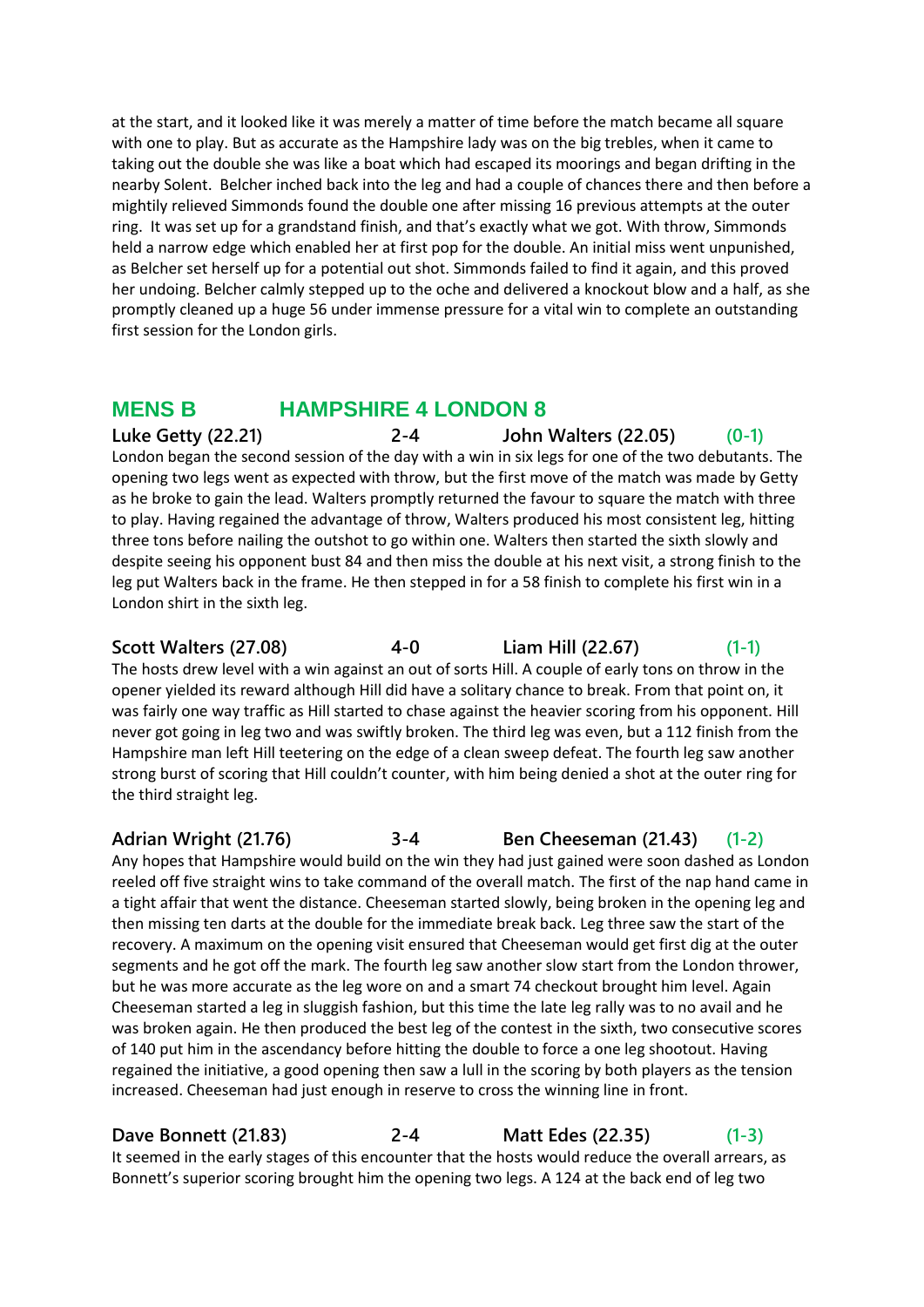ignited Edes into action, and some heavy scoring midway through the third provided the opportunity to halve the deficit, which was duly taken. The fourth leg was to prove pivotal to the final destination of the point. The Hampshire man missed six darts at double eight, and Edes made full use of the chance he was given to restore parity. Leg five saw Edes take control. Two tons took the darts away from his opposition and he rammed home the advantage with a brilliant 112 finish to go ahead for the first time. The momentum was now with Edes, he traded the big scores and again Bonnett missed darts at the double when he needed them most before Edes made it four legs on the spin to claim the point.

**Troy Butler (20.32) 2-4 Matt Winzar (22.66) (1-4)** London were now starting to put some serious daylight between themselves and their hosts. The winning run continued as "The Pirate" bagged the swag in the sixth leg. Both men found their range early as the opening two legs were traded on throw. The third leg went against the head, but Winzar roared back to claim the fourth in comprehensive style. Leg five was a slow burner, both had chances to take the leg but it was Winzar found the double. He then produced his best in the sixth, outscoring his opponent at the start before a fine set up shot of 137 saw him complete the win without any real worries.

**Dale Burton (24.04) 2-4 Danny Faulkner (24.51) (1-5)** The opening three legs of the match all went with throw. The big trebles were featuring regularly, none more so than when Faulkner cracked in a maximum in the early exchanges of the second leg. Both the second and third saw break opportunities but weren't taken in either leg. Faulkner then reeled off three on the spin to put the result beyond any doubt. The run of holds continued in leg four, before Faulkner reversed the trend in the fifth. He set up a chance at the outer segments courtesy of a 135 with his opponent well in arrears, before ramming home the advantage as took out 87 to take the lead for the first time in the match. The sixth followed the pattern of the earlier legs, Faulkner shrugging off a mid-leg burst of scoring to close the match out and keep the London bandwagon rolling at full steam.

**Steve Jannaway (20.80) 1-4 Chris Holt (23.62) (1-6)** Hampshire were now wondering where their next point was coming from, and Holt ensured that the wait would continue with a dominant win in five legs. He was quickly out of the blocks, totally outscoring his opponent to take the first three legs of the match without allowing Jannaway so much as a look at the outer ring. It seemed merely a matter of if, rather than when the latest point would be deposited in the London win column. Jannaway did take small consolation in the fourth, but even that only came out about after Holt wired the bull and just missing the 126 finish that would have completed the whitewash. It only delayed the inevitable, as Holt fired in a maximum during the fifth which allowed him to seal the deal as he pleased.

**Andy Jurd (24.35) 4-3 Steve Ferguson (22.85) (2-6)** The win streak ended as Ferguson went down in seven legs on his return to the London side after a brief sojourn. He began on the front foot, easily breaking throw to start the match, and continued to hit the big trebles in the second which he secured with a fine 78 finish. Jurd turned the game on its head by promptly taking the next three legs, and not letting Ferguson have a dart at the double in any of them. Ferguson needed to hold in the sixth, and did so, a great 134 set up visit was followed by the leg winner as he took out double 18 with his first dart. Jurd had first use of the oche in the finale. After a ton on his opening visit, Ferguson's scoring prowess deserted him when it was most needed and he could only look on as the winning double was struck.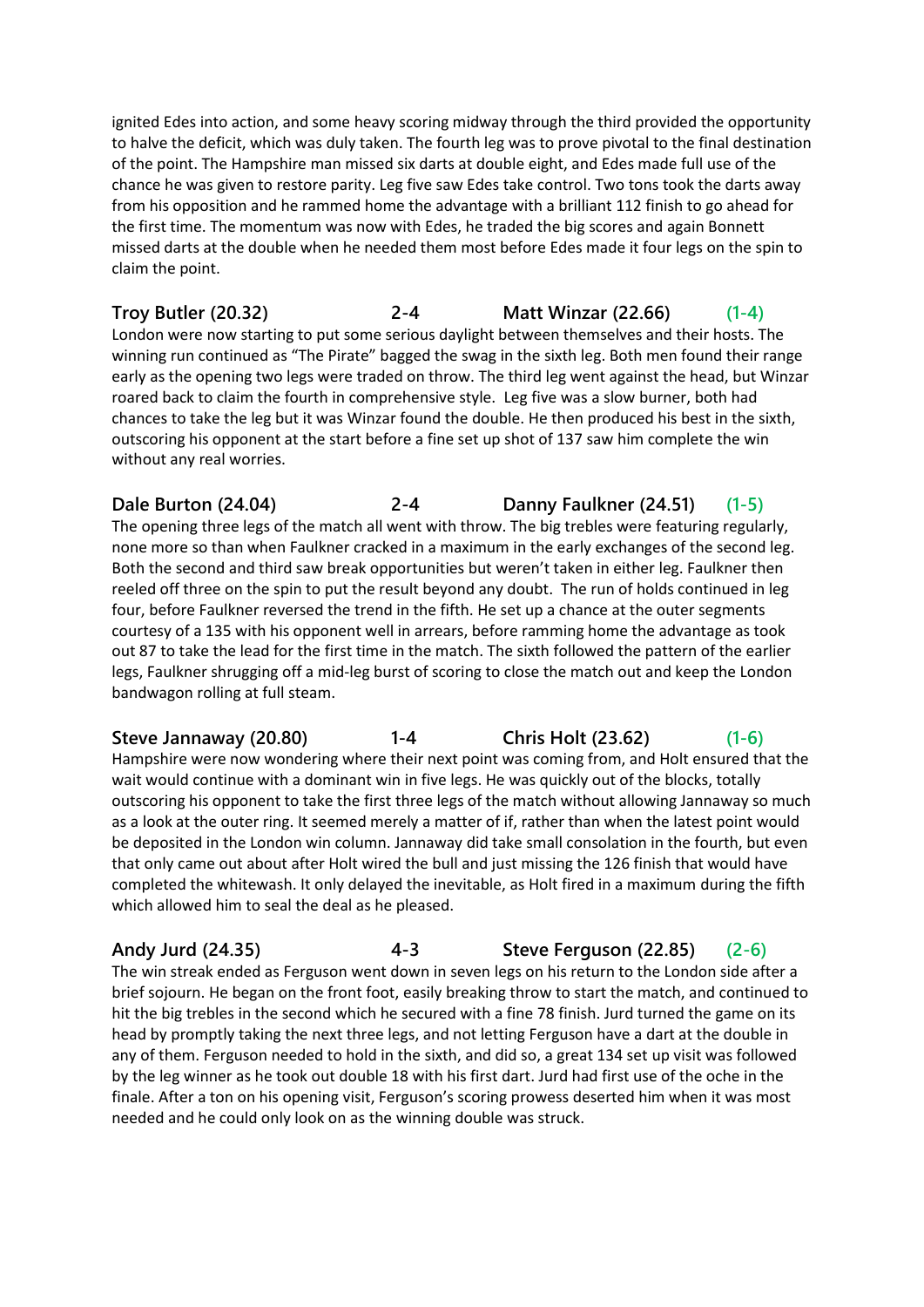# **Del Ballard (19.79) 0-4 Matt Wood (27.08) (2-7)**

Wood claimed the match award as he swept to the win in minimum time. The Hampshire man held hopes of taking the opener against the head, but they were soon dashed as Wood fired home a great 86 finish to get the early advantage. A superb 12 dart leg doubled the Scouser's lead. An opening 140 was swiftly followed by a maximum and a ton, before the remaining 81 was polished off in some style. Another impressive start left Ballard chasing shadows in leg three, a brilliant 109 set up the double sixteen which Wood nailed with his first attempt. The rout was completed in the next leg. Wood's superior scoring over a now demoralised opponent meant he had ample time to take out the double and top off a quality display of power scoring allied with classy finishing.

### **Lee Ward (24.34) 4-3 Scott Artiss (24.92) (3-7)**

The hosts got a rare chalk on the board, but the point could easily have gone the other way in a real see-saw encounter. Artiss was sharpest out of the blocks. Three scores of a ton or higher generated the opening for an early break, and he made full use of it by smacking in a fine 75 to take leg one. Both players were hitting the big numbers with regularity, but it was Ward who took the second and third legs. The pendulum of momentum then swung back towards Artiss. He held to square the match at two apiece, and then forced a break in the fifth. A great visit of 136 set up an attempt at the double, which he found with his next three darts to go one away from a win on his return to the London side. The chance presented itself in the penultimate leg. A maximum on his second trip to the oche kept him ahead despite three straight scores of a ton and above to start Ward off. Artiss almost took out a 141 finish for the match but missed darts at the madhouse were his undoing as Ward checked out to set up the one leg finale. Artiss had the throw and led off with a 140, but his opponent was still hitting the tons and three more in the leg saw him take the point via an 81 finish with Artiss not on a double.

# **Ben Huntington (18.90) 1-4 John Hind (18.97) (3-8)**

The penultimate game of the day saw another win for the visitors, although Hind will be the first to admit that he was far from his best and capable of a lot more. An early 140 helped Hind to the opening leg on throw, although slowly into the leg Huntington was still in the starting stalls by comparison. Leg two was if anything even scrappier, with no real rhythm and plenty of missed darts at the double before Hind nailed it to go two clear. The scoring started to pick up, and the Hampshire man took leg three, but it was to prove the highpoint for him. Hind then had to watch his opponent squander darts at the outer segments before making him pay and go within a leg of victory. He then showed what we all know he can do in leg five. Three red figure scores in successive visits gave him the edge, and despite missing a couple of chances he was able to close out the match.

### **Darren Barnes (27.58) 4-1 Steven Beasley (27.14) (4-8)**

The session ended with a much needed point for the hosts. Despite the final scoreline, Beasley acquitted himself well on his London debut and was unlucky to run into an opponent in good form. The match began with both players hitting the treble twenty with ease. Leg one saw four tons and two 140s equally shared, and Barnes took the leg by virtue of having the first use of the oche. A maximum in the second leg was the difference as Beasley was broken to go two behind. His play deserved some reward however, and he immediately broke back with some solid scoring to take the third. Having the throw was becoming a bit of a hot potato and Beasley wasn't able to square the match, Barnes leading off with three straight tons and above to kick off to regain the upper hand. Leg five followed a similar pattern, but this time going first proved advantageous and the match concluded to give a small glimmer of hope for Hampshire.

But London had to be very happy with their performance, a commanding 13-5 lead giving them a great platform on which to take into the second day's play.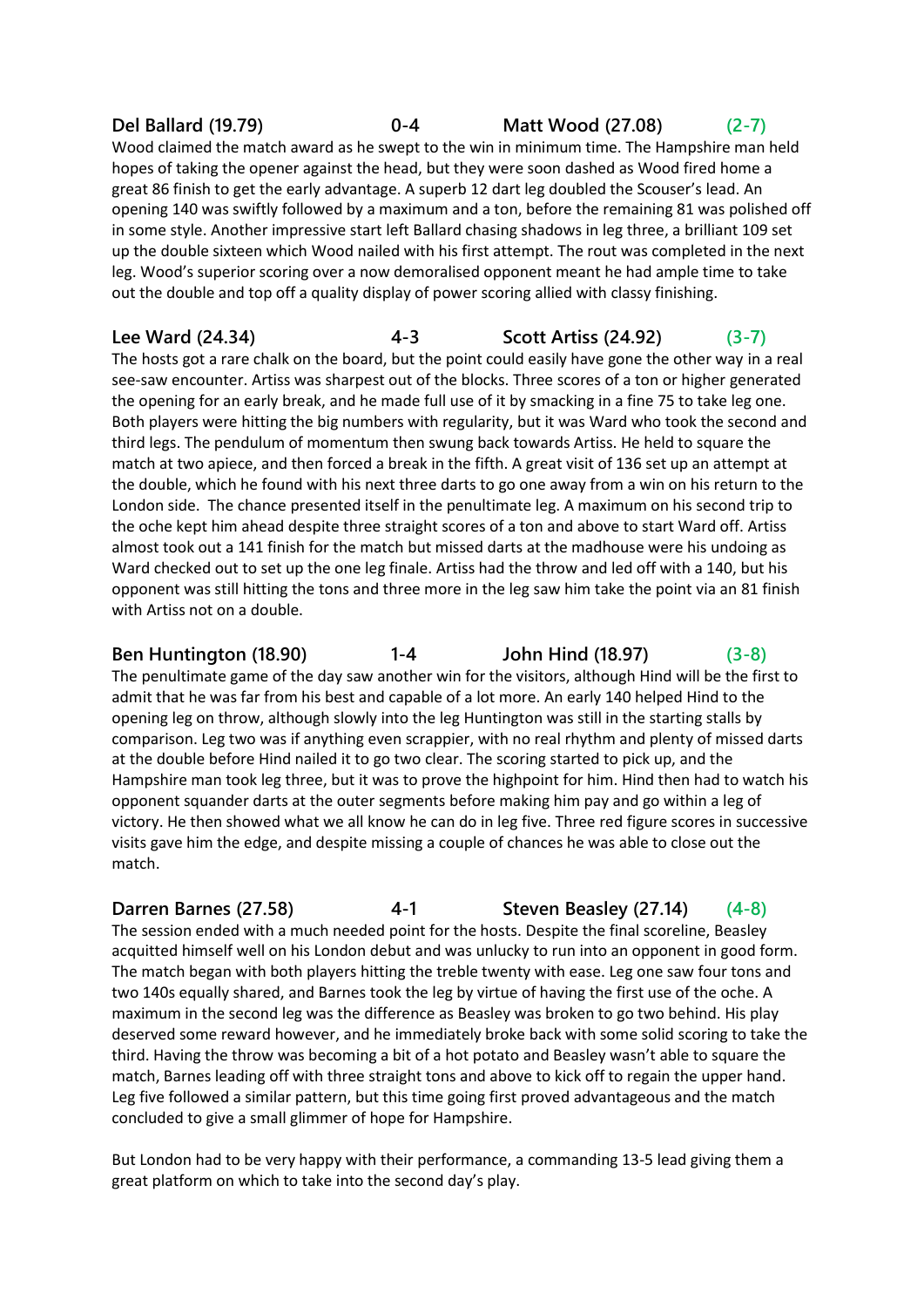# **LADIES A HAMPSHIRE 4 LONDON 2**

**Abi Jurd (21.33) 1-3 Juliane Birchall (22.35) (0-1)**

The ladies served up some great action to start proceedings. Birchall got things off to the best possible start. After easing her way into the opening leg, a good mid leg burst of scoring meant she was first to have an attempt at the outer ring. After a couple of missed chances, she found her range and took the early lead. There was little to choose in leg two, before Jurd fired in an 80 finish to square things up. Jurd had the early advantage in the third, but Birchall upped the ante at the business end, hitting a 140 followed by a ton before only needing one dart to knock over the double 18 that she had left. That good play carried over to start of the fourth, where Birchall quickly stole the darts by firing home 127 and 125 in her first two visits which put her well in control and enabled her to repeat the feat of the leg previous by nailing the double 18 with her first dart of the three for her second consecutive 19 dart leg and extend the London lead still further.

**Pennie Lewis (20.59) 3-0 Mandy Solomons (19.39) (1-1)**

This was a match where the outcome was really determined by the events of the second leg. Lewis began the opener slightly better, and despite being pressurised by a ton from Solomons she was able to hold throw for the lead. It was Solomons who had the better of the scoring in leg two. But the outer ring was proving elusive for her, and Lewis also found it equally as difficult to find, before taking the outshot to go one away. Solomons shrugged off the disappointment and started the third leg in good order, but her opponent found two red figure scores to regain the advantage and closed the game out with Solomons just out of range to be able to have a crack at the double and try to extend the contest.

**Jane Monaghan (23.31) 2-3 Steph Stutley (22.55) (1-2)**

Stutley took the match award in a cracking game where having first use of the oche to start each leg was to prove all important in the final outcome. Although Monaghan hit a ton and a 125 in the opener, Stutley also was finding her scoring boots. An early 140 kept her just enough in front to take out tops to get off the mark. There was little to choose in the second, and in fact had Stutley not missed six darts at the outer segments in a tense situation with Monaghan also failing to hit the double, the lead could easily have been extended instead of the match being tied at one apiece. Leg three continued in the same vein, but this time Mongahan missed the break darts and Stutley cleaned up to regain the lead. The fourth leg was more clear cut. Stutley was still scoring well, but a two tons and a 140 from Monaghan ensured that the game would go the distance. The finale began with the Hampshire lady in the ascendancy. She had a chance to get the break when it mattered most, but had to look on as Stutley cracked home a brilliant 65 finish to deal the killer blow for a great win.

**Sue Lowther (22.10) 3-0 Casey Gallagher (22.94) (2-2)** Hampshire finished the session on the front foot, as they took the final three points available. Both ladies hit the ground running, quickly finding the big trebles with frequency. With Gallagher poised to have a crack at 44 after a brilliant set up of 134 following a ton on her previous visit, Lowther stepped up and took out 77 for a hard earned hold of throw. It was a similar story in the second. Gallagher again set herself up with a fine visit, and missed darts at the double were her undoing as Lowther again showed her competence at the outer ring to go within one. The woes continued in leg three. Both ladies again scored well but the game shot was harder to acquire. In the end it was Lowther who completed the straight legs win in a game where the score line could easily have been reversed.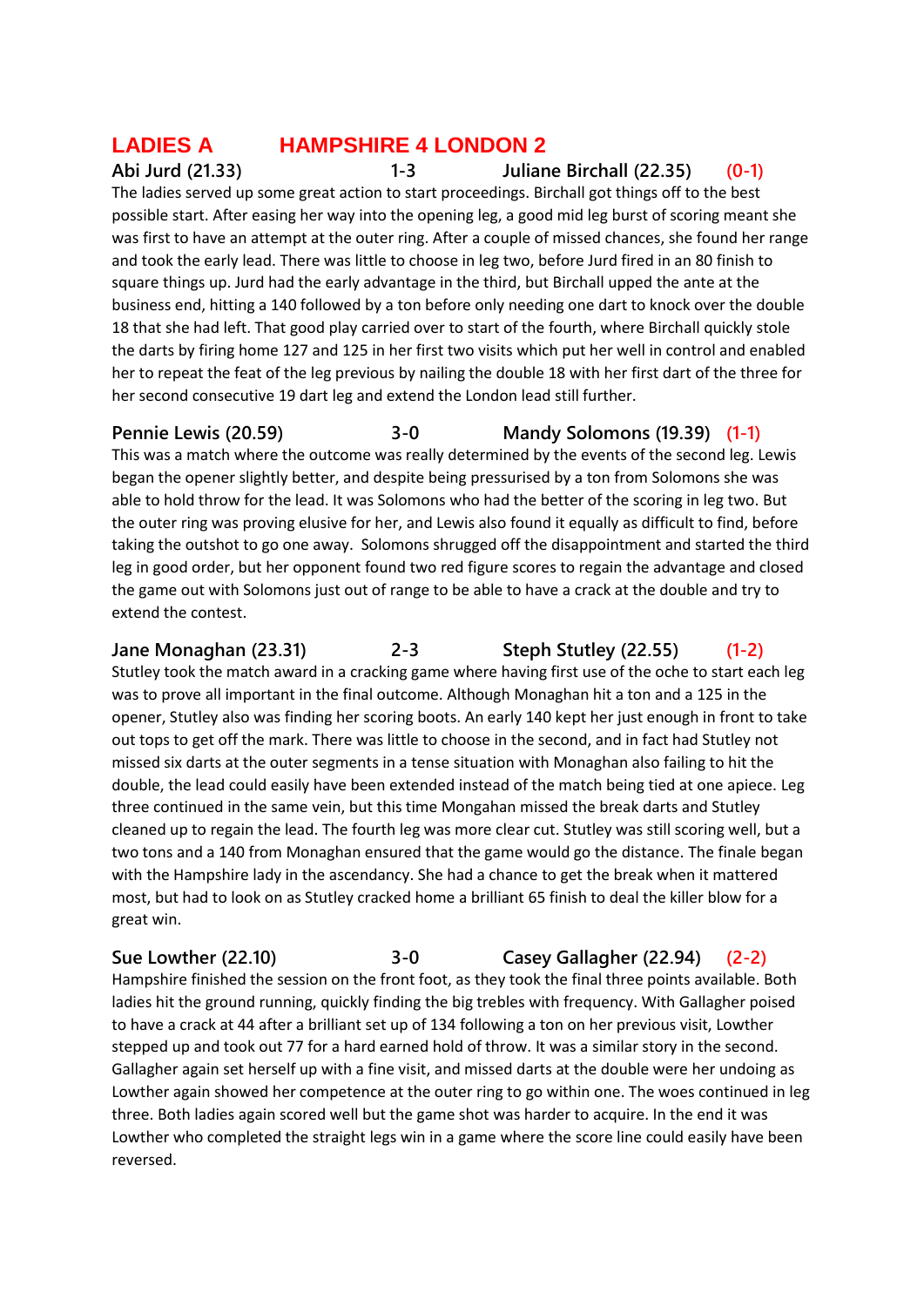### **Tracy North (17.34) 3-1 Deb Watling (16.68) (3-2)**

The hosts continued to chip away at the London lead with this win in four legs. The first two legs went against the head. It was North who drew first blood, despite starting the match with two tons the leg evened out with both players not quite finding their range on the double segments. Leg two saw Watling strike back. Her scoring was more consistent and she got the immediate break back with a great 68 checkout. She had a chance to go ahead in leg three, but a mixed bag of scores from North, some poor ones mixed with three red figure ones kept her in touch. Again there was a keenly contested duel at the double before North kept the break sequence going. The fourth leg was more clear cut. Two straight tons kicked off the leg for the home thrower, whilst Watling's scoring deserted her. North was able to shrug off missed match darts to close the game out.

**Corrine Hammond (24.37) 3-1 Shaz Deboo Costello (18.34) (4-2)** The ladies concluded their matches with Hammond registering her second victory of the weekend. The opening two legs were traded on throw. Both ladies eased their way into the match, but it was

Hammond who took the opener with Costello waiting in the wings after a fine 91 set-up shot put the pressure on the Aussie. A ton led off the second for the Londoner, and this time it was Hammond who missed darts for the break which were to prove costly as Costello cleaned up to bring herself level. The final two legs were a different story. Hammond upped the ante in the scoring stakes, and try as she might, Costello wasn't able to keep pace which meant her opponent was able to take the third and fourth in some comfort.

The sectional win for Hampshire wasn't as big as they would have hoped for, and as a consequence London were still well in command, needing only four points from the final twelve matches to go back to the capital with the win and three bonus points.

# **MEN'S A HAMPSHIRE 4 LONDON 8**

**Steve Musson (22.03) 3-4 Nick Cocks (22.97) (0-1)** London made short work of the final task at hand, securing the win at the earliest opportunity with the perfect start to the session, taking the first five games. They began with a hard fought game that went the full duration. Cocks began brightly, firing in three tons en route to an opening leg hold of throw. Musson squared the affair, and legs three and four were both breaks of throw. Musson edged ahead, before Cocks restored parity off the back of a maximum. A great set up shot led to a swift resolution of a dominant fourth leg. Musson went back ahead in an equally one sided fifth leg. The fourth consecutive break of throw was to London's favour. Musson ought to have closed out the contest as he missed match darts. Cocks showed his resolve and sent it to a one leg shootout. Having regained the initiative, Cocks continued to find the big trebles, outscoring Musson with ease to seal the deal in relative comfort.

**Richard North (28.44) 2-4 Tommy Sanwell (32.91) (0-2)**

Sanwell claimed not only the match award, but the highest average in the Elite Premiership with a sublime display. After a couple of sighters in the opening leg, Sanwell was soon in the groove. Three consecutive ton plusses (the last just missing out on a 167 finish) saw him clean up in his next visit to break the throw. A pair of back to back 140s, matched the two that North hit himself in leg two, but Sanwell utilised the advantage of throw to go two clear. The third leg began with two more 140's, and Sanwell was now in full cry, breaking once more to look in total control at three nil up. North is a classy operator though, and he fired right back. Sanwell was still finding the treble twenty at will, but North produced two cracking finishes of 92 and 95 respectively to take the fourth and fifth legs. The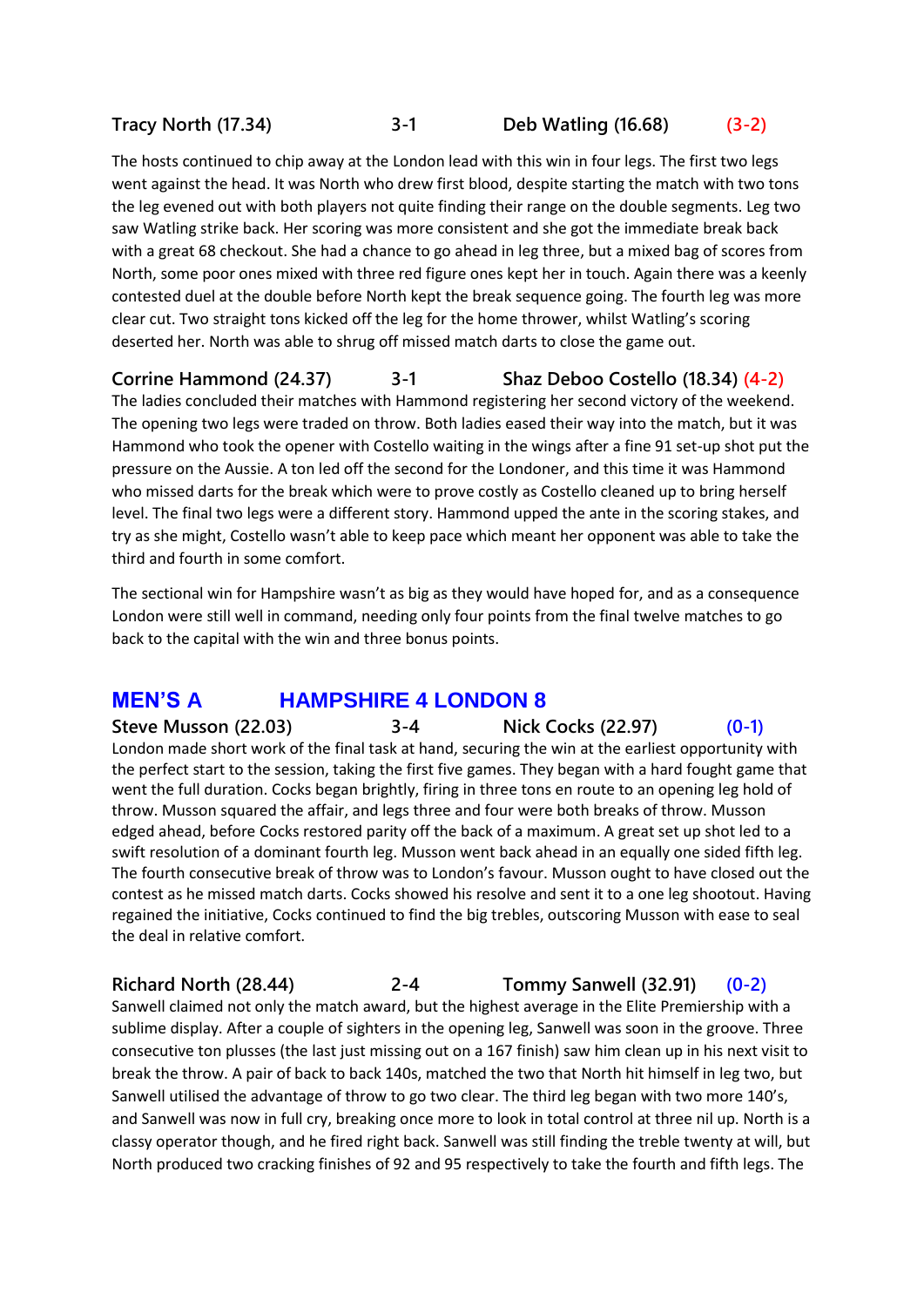already superb play from both was ramped up in leg six. Sanwell shrugged off an opening visit of 41 to lead off the leg by firing in a maximum on his next two visits. North had no answer to the barrage he was facing, and could only look on as Sanwell crowned a sensational performance by smacking home a 100 finish to complete a brilliant 11 dart leg and take the match.

**Graham Chalk (23.55) 2-4 Dan Day (25.30) (0-3)** London remained unbeaten in the final session with another win in six legs. A maximum in his second throw of the contest allowed Day to totally dominate the opening leg, and he didn't have to wait long to break throw. Chalk had one chance to hold in leg two, but couldn't take the high out shot as Day calmly stepped in to increase his lead. He had the opportunity to extend it still further, but Chalk started the third well and was able to retrieve the break, and he repeated the dose to comfortably win the next and leave it all square with three to play. Day then got back on track, taking the fifth without any hassle. The Londoner began leg six with three perfect darts, and that proved the springboard to be able to take the leg as he pleased and ensure that London would leave the South Coast with a draw at the very least.

**Andy Mitchell (20.79) 0-4 Scott Marsh (26.72) (0-4)** With nine matches still to be played, it was only a matter of when, rather than if, the visitors would get the single point needed for the overall win and the three bonus points. That was achieved in the next game as Marsh swept to a facile victory in minimum time. After three range finding visits, Marsh knocked in two ton plusses in succession which set up the early break of throw. He then won the second in a canter, and showed he was no slouch at the business end either as he smacked home an 80 finish. Mitchell was now having real trouble keeping pace, as Marsh continued to outscore him. Leg three was concluded with a 56 finish, and Marsh asserted his superiority in the next. Two red figure scores set him up for an attempt at the 164 finish, which he almost took out. The Londoners victory celebration was merely postponed until the next visit with Mitchell well in arrears.

**Chas Barstow (28.78) 3-4 Lee Cocks (27.81) (0-5)** All that was at stake now was the margin of the overall victory, and how long London could keep the winning streak going. They secured their fifth successive point in a real humdinger. Cocks was taking to the oche in his first match as the new London Men's team manager, and at one point it seemed like he was going to mark the occasion with a defeat. Although Cocks hit two tons in the opener, Barstow had struck the first maximum of the contest which enabled him to break the throw with some ease. Cocks returned the favour with an equally easy break to take the second. A couple of 140's set him on the right road, and parity was restored due to a fine 64 checkout. The pattern of breaks continued, Barstow brilliantly set up the opportunity with a 145 before knocking over 65 to regain the lead. The fourth leg finally saw a hold of throw, but even that only just came about as Cocks narrowly missed out on his attempt at a 122 finish to draw level. Cocks did manage to hold on to the fifth following a good start, but Barstow also just missed the big out shot as Cocks had done in the previous leg. Barstow would have thought that leading off with his second maximum to begin leg six would have brought about the first point of the session for the hosts, but Cocks was having none of it. He banged in two consecutive 140s and on his next trip to the oche smashed home the 76 finish to send the thriller all the way. The Londoner now had the advantage of throw and two tons early doors got him the lead he needed. Barstow did have match darts, but Cocks dealt the hammer blow with another 76 finish to take the win in a cracking encounter.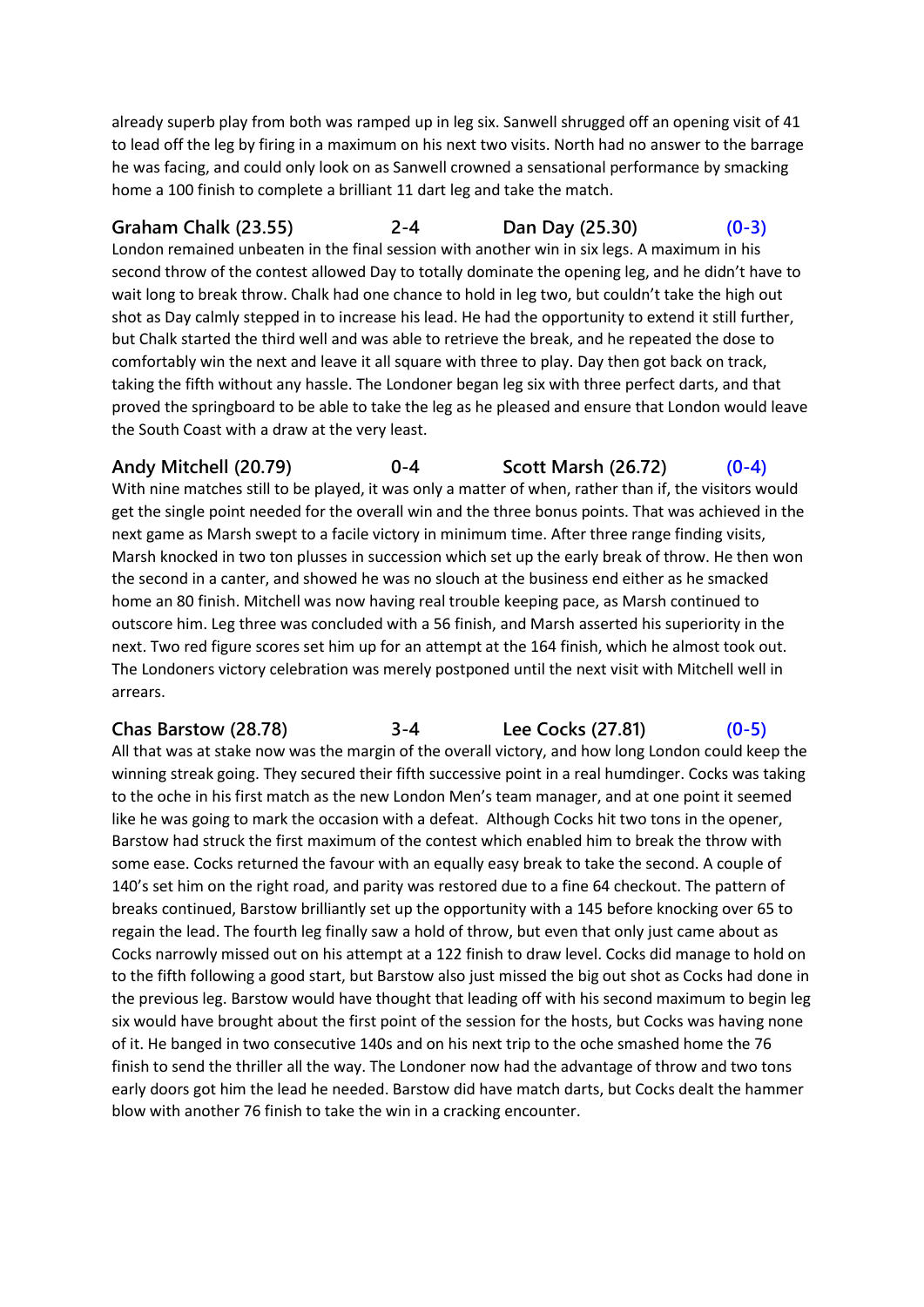# **James Nicholson (27.14) 4-3 David Wawrzewski (25.03) (1-5)**

Hampshire finally got off the mark in the final stanza, but had to wait until the final leg before doing so. Three tons were good enough for Nicholson to take the opening leg on throw. He could have doubled his lead by breaking in the second, but just missed the big out shot and Wawrzewski promptly cleaned up. The "Polish Power" then stood front and centre in leg three. An opening 135 was soon followed by a 140. Wawrzewski then took the lead with a brilliant 106 out shot to secure the break of throw. His scoring then went for a walk in legs four and five, while Nicholson kept finding the trebles to take both without any pressure applied to him. The fortunes were reversed in leg six. This time it was the home thrower finding the big scores hard to find, and Wawrzewski was now regaining his accuracy. A 123 followed the ton which immediately preceded it and he took out the game shot at the next time of asking to set up the winner take all decider. The Londoner did all that could have been asked, an opening 140 was backed up with another 123 and a 140 in consecutive throws. Even though Nicholson had hit two 140s of his own, Wawrzewski looked favourite to take the win. Nicholson then pulled a rabbit of the hat, as he took out the 80 finish with Wawrzewski ready to apply the knockout punch of his own.

**Gary Stafford (25.22) 4-2 Jason Gallagher (23.77) (2-5)** It was now London's turn to go on a mini losing streak, as Stafford took the second of three straight points for Hampshire with this win in six legs. Gallagher was being outscored on his return to the London ranks, and soon found himself three nil behind, although he did have one chance in the third leg to get himself up and running. Leg four was more like it, as Gallagher led off with a maximum and a ton. A poor visit was swiftly cast aside, a 123 set up a two dart combo and he duly obliged by taking out a nice 70 finish. The fifth leg saw both struggle for rhythm, but Gallagher once again showed his proficiency at the outer segments, and a 62 outshot brought him back into contention. The sixth leg saw better play from both, each hitting three scores in the red figures. But it was Stafford who led off the leg, and that enabled him to close the game out.

**Mike Gillett (27.61) 4-1 Will Blackwell (22.66) (3-5)** London lost their third game on the spin with this win in five legs. Blackwell threw steadily in the opener, but couldn't find the big trebles. Gillet could, and two 140s saw were enough for the hold of

throw to start the contest. Blackwell did find his accuracy in the second, but missed darts at the outer ring were punished and Gillett doubled the lead. The Hampshire man had a chance for another break to go three clear. Blackwell kept in touch and after his opponent had missed the chance to break, he stepped in with a smart 64 to halve the deficit. A slow start was to prove Blackwell's undoing in the fourth, and he had no answer to a quality leg which Gillett produced in the fifth, and ultimately final leg of the match. A ton was sandwiched between a couple of 140's before he completed the 12 darter by taking out the 121 finish with Blackwell a long way adrift.

**Mike Symes (23.76) 0-4 Conan Whitehead (25.69) (3-6)** The mini revival was soon over, as London rounded off a great weekend by taking three of the last four points. Whitehead got London back on track, only needing the minimum four legs to cross the winning line. After a sighter to begin the opening leg with, Whitehead promptly fired in two consecutive maximums. The double was proving a lot harder to find, which nearly let Symes in before The Barbarian hit it for the early lead. Symes scored well enough to think he would draw level, however Whitehead was also hitting the big scores as well, and a 66 outshot soon had him two ahead. Leg three was more straightforward, although Symes did pull back after a sluggish start he had no answer to a sparkling 92 finish which left him on the brink of defeat. That came in the fourth, a couple of decent scores midway through the leg saw Whitehead cross the line with plenty in reserve.